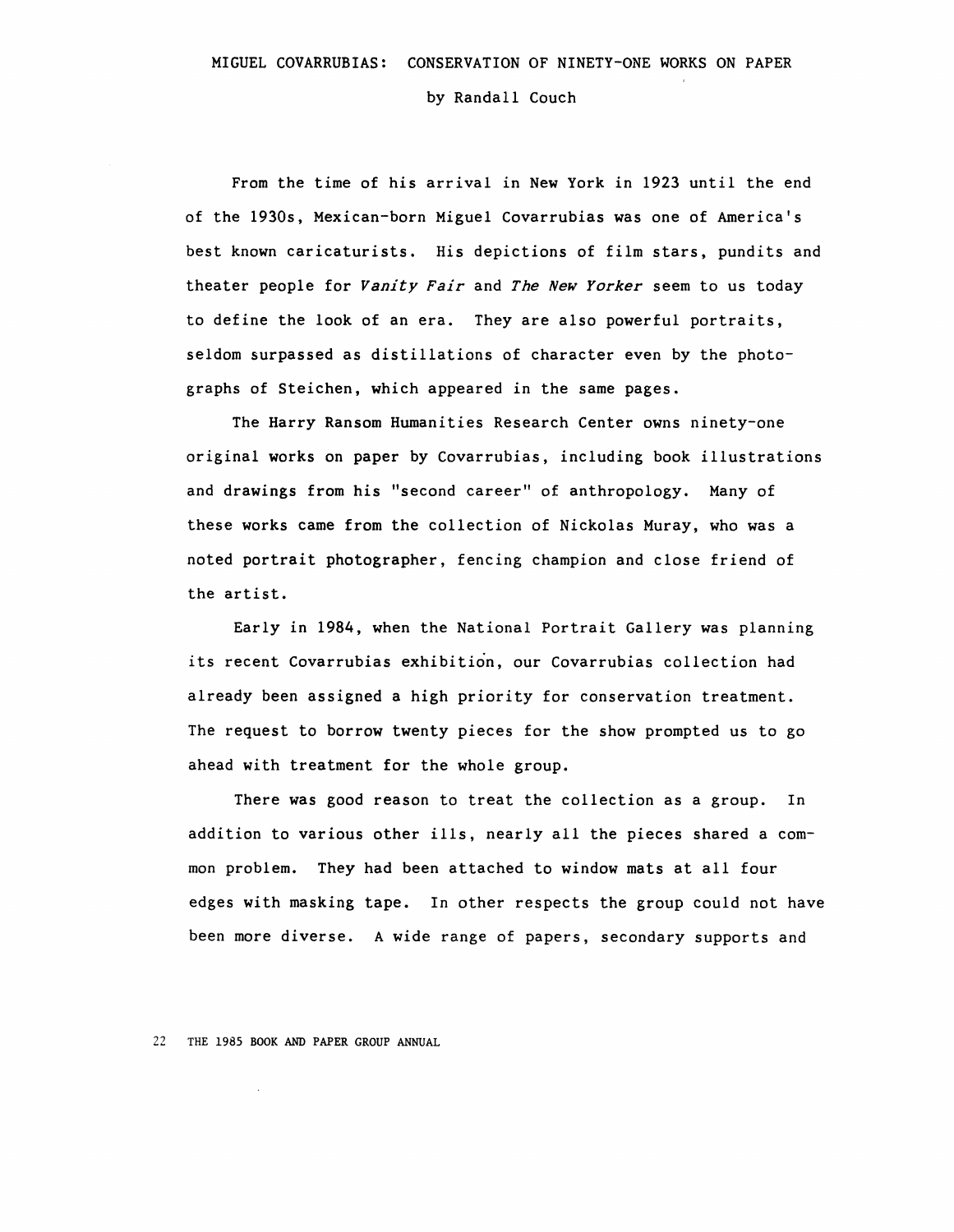attachments was present. Media included watercolor, gouache, several drawing inks, lithographic crayon, graphite and felt marker inks. Because most of the pieces had been drawn for reproduction, a thicket of editors' and engravers' notations, markups and stamps was present as well.

We were faced, then, with a large number of pictures, varying in structure and condition, which had at least one form of damage in common. My colleagues Cheryl Carrabba, Sue Murphy and I designed the treatment with three questions in mind: Does handling the objects as a group improve the quality of the treatment? Does it improve efficiency? Does it retain the safeguards embodied in the AIC Code of Ethics and Standards of Practice? In the following pages I will highlight the treatment sequence and then present some observations on the answers to those questions.

#### Documentation

We began by applying the idea of "batching" to the beforetreatment photography. The camera was set at a distance which would accommodate all but a few of the largest items. Then, using the camera's automatic exposure control, the pieces were photographed, front and back, in numerical sequence. Only the last digit of the control number reqired changing between items.

Written documentation was approached the same way. Descriptions, condition reports, and treatment proposals were completed for all the pictures before treatment was started. For the first two of these sections we used a modified "free text" format; for the propo-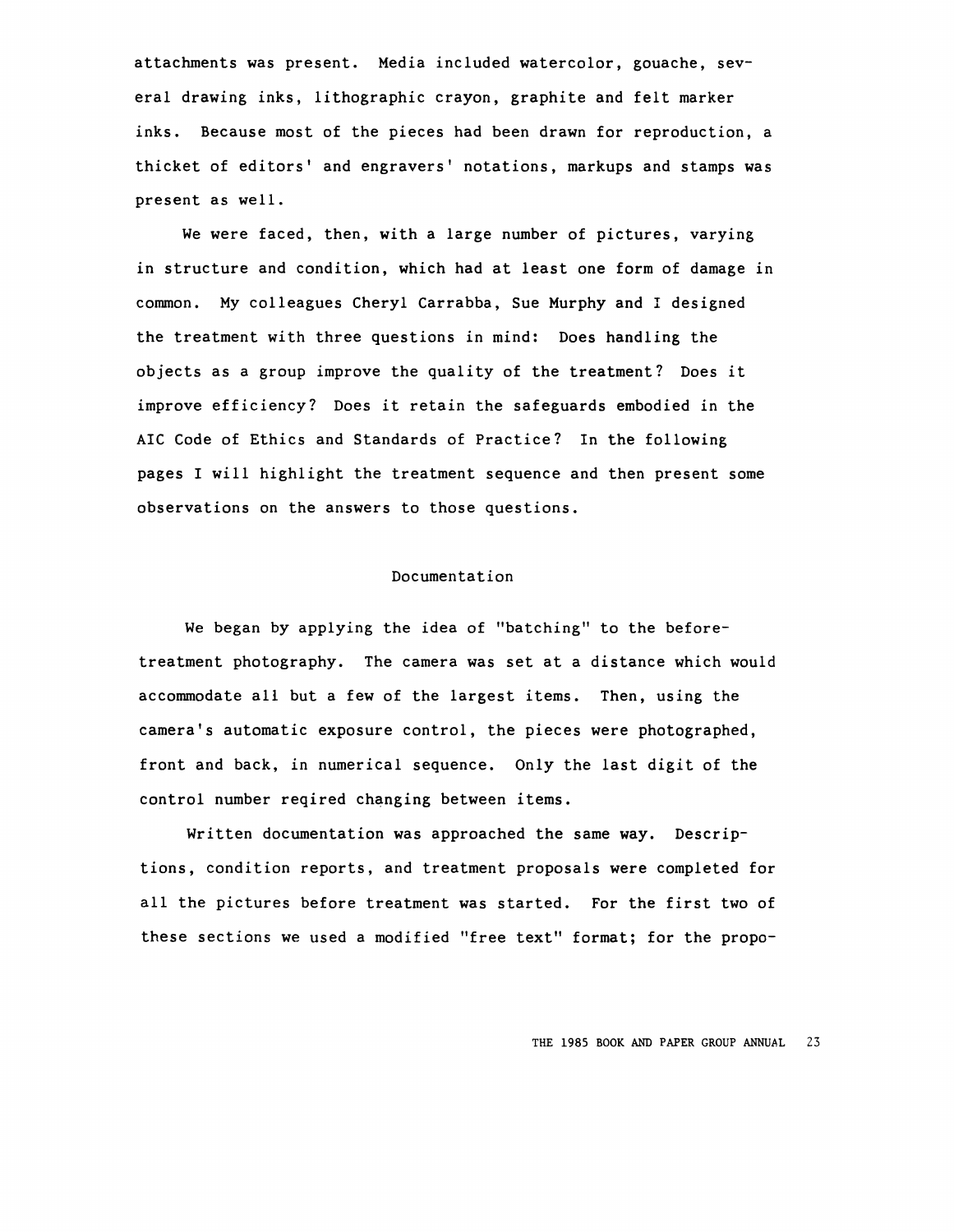sal we chose a check-off format. Categories for the check-off section were based on a preliminary survey of the collection. Later the treatment itself was recorded on the back of the form using numbered statements. The finished proposals were discussed with the curator and her approval recorded on each document.

We used a planning board of color-coded dots to record which items were at a given stage of treatment. In addition, the treatment reports were moved through a series of file folders as the pictures progressed through the treatment sequence.

### Treatment Sequence

We carried out each step in the treatment sequence for the entire group before going on to the next step. For example, we performed solubility tests on all the pieces before dry cleaning any of them. There were some exceptions to this rule. Where both water and solvents were to be used, for instance, we began in some cases with water and in others with solvents.

We followed this procedure until we had completed the tape removal on about a third of the pictures. At that point it became clear that, due to staff leave and other commitments, we would not be able to finish treating all ninety-one pieces before the exhibition deadline. So we finished the twenty which were to be borrowed, and then resumed our interrupted treatment sequence.

# Tape Removal Using Solvents

Most of the masking tape had been applied at about the same time; it was still somewhat sticky. Our tests showed that **VM&P**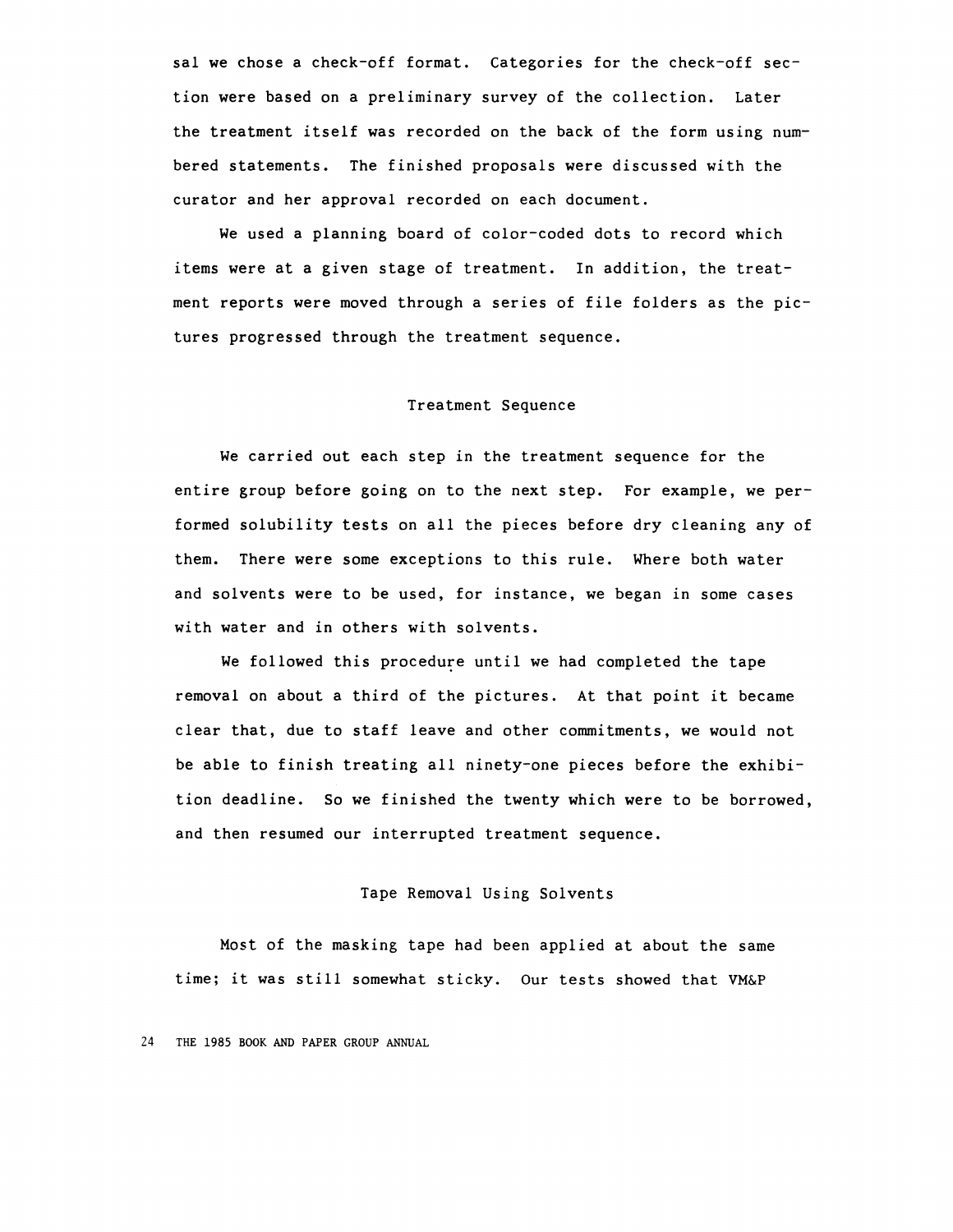Naphtha was effective in swelling and softening the masking tape adhesive; at the same time virtually all the media, including stamppad and ballpoint inks, were unaffected. On some of the hard-surfaced papers, treatment with naphtha removed all traces of the adhesive. Many more were left with residual adhesive in the paper texture or with discolored areas in the paper. These received a second treatment with other solvents, such as toluene, ethanol and tetrahydrofuran, if the staining was deemed unacceptable and the media permitted. Aged masking tape, and other adhesives such as rubber cement, were also treated with appropriate solvents.

Solvents were applied by total immersion, by immersion of the edges of the sheet only, and by brushing and/or spraying while the sheet was on the vacuum table. Two conservators worked together to immerse or dip sheets in rapid succession. Naphtha was filtered and re-used once. Up to eight pictures were stacked on screens to dry in the fume hood.

# Treatment of Discolored Lead White

Several of the gouache paintings displayed the mottled discoloration in highlight areas characteristic of lead white. Lead white, or basic lead carbonate, is a pigment valued for its great covering power but which, in aqueous media, is susceptible to conversion to the blackish lead sulfide by hydrogen sulfide in urban atmospheres.

The discoloration can be reversed by treatment with ethereal hydrogen peroxide, which oxidizes the lead sulfide to the more stable pigment lead sulfate. The treatment solution is prepared by shaking concentrated aqueous hydrogen peroxide in a small bottle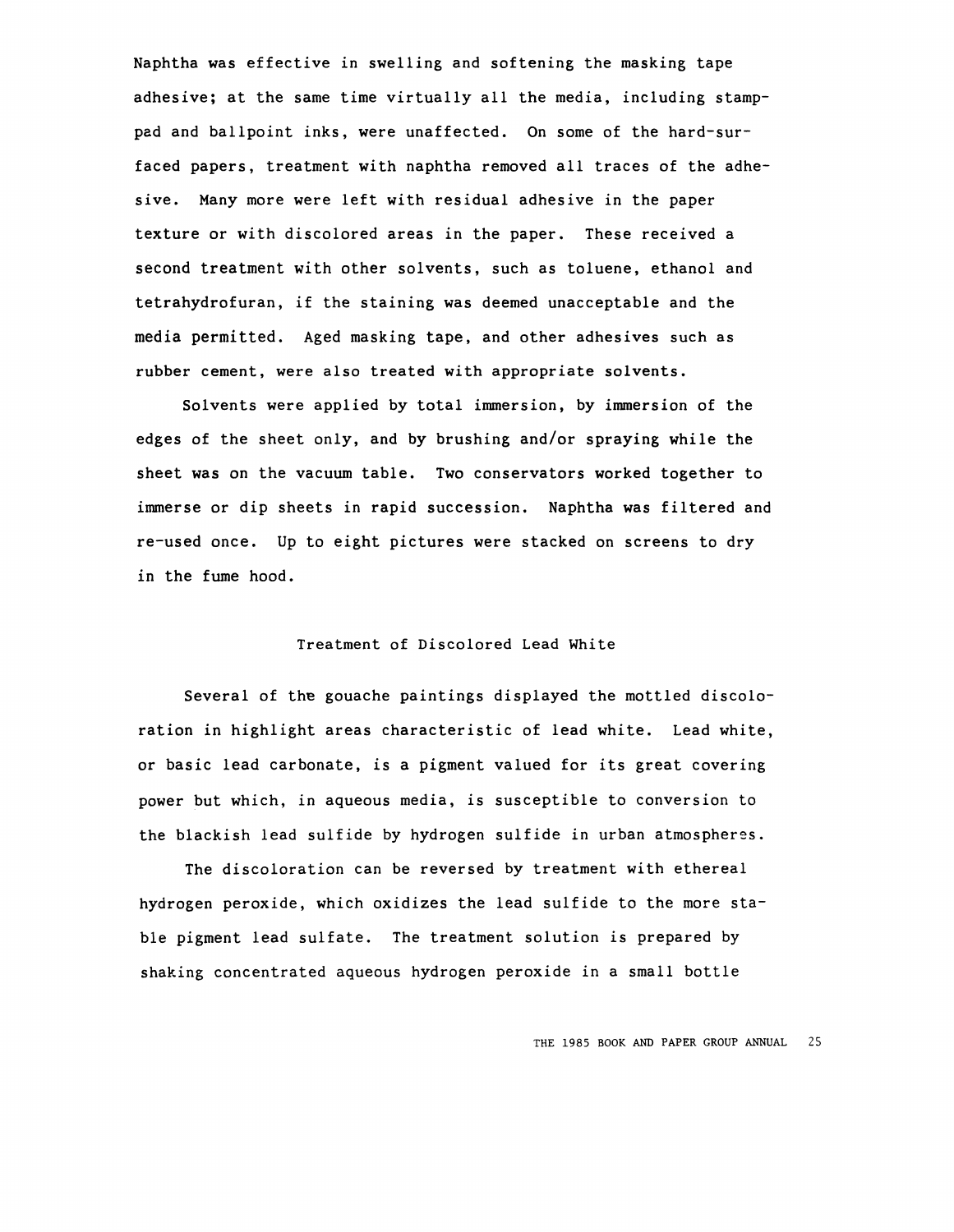with diethyl ether. The immiscible liquids form distinct layers, and sufficient hydroxide peroxide diffuses into the ether layer to accomplish the purpose. The ethereal hydrogen peroxide, applied with a fine brush, evaporates almost instantly so that only the discolored surface of the paint is exposed to the oxidizer.

Despite our care to dip the brush only into the ether layer and to avoid wiping it on the side of the container, microscopic examination showed some movement of the water-soluble paint in our initial tests. Moisture buildup could be caused by condensation of atmospheric moisture on the cool brush (the solution components must be stored under refrigeration), or by the breakdown of hydrogen peroxide accumulating in the brush. The problem was easily corrected by wiping the brush dry on a tissue after every second or third dip in the solution. This treatment yielded dramatic improvements in the appearance of affected pieces.

### Consolidation of Flaking Paint

Half a dozen of the gouache paintings showed significant cracking, cupping and flaking of the paint film. In some instances this appeared to be due to flexing of the paper support under brittle areas of paint. In others there was simply poor adhesion between layers of media, especially in those rare instances when Covarrubias altered his initial design by overpainting. More than one application technique was required to stabilize these different conditions.

We felt that aqueous fixatives for this material would be practically irreversible and difficult to apply without disturbing the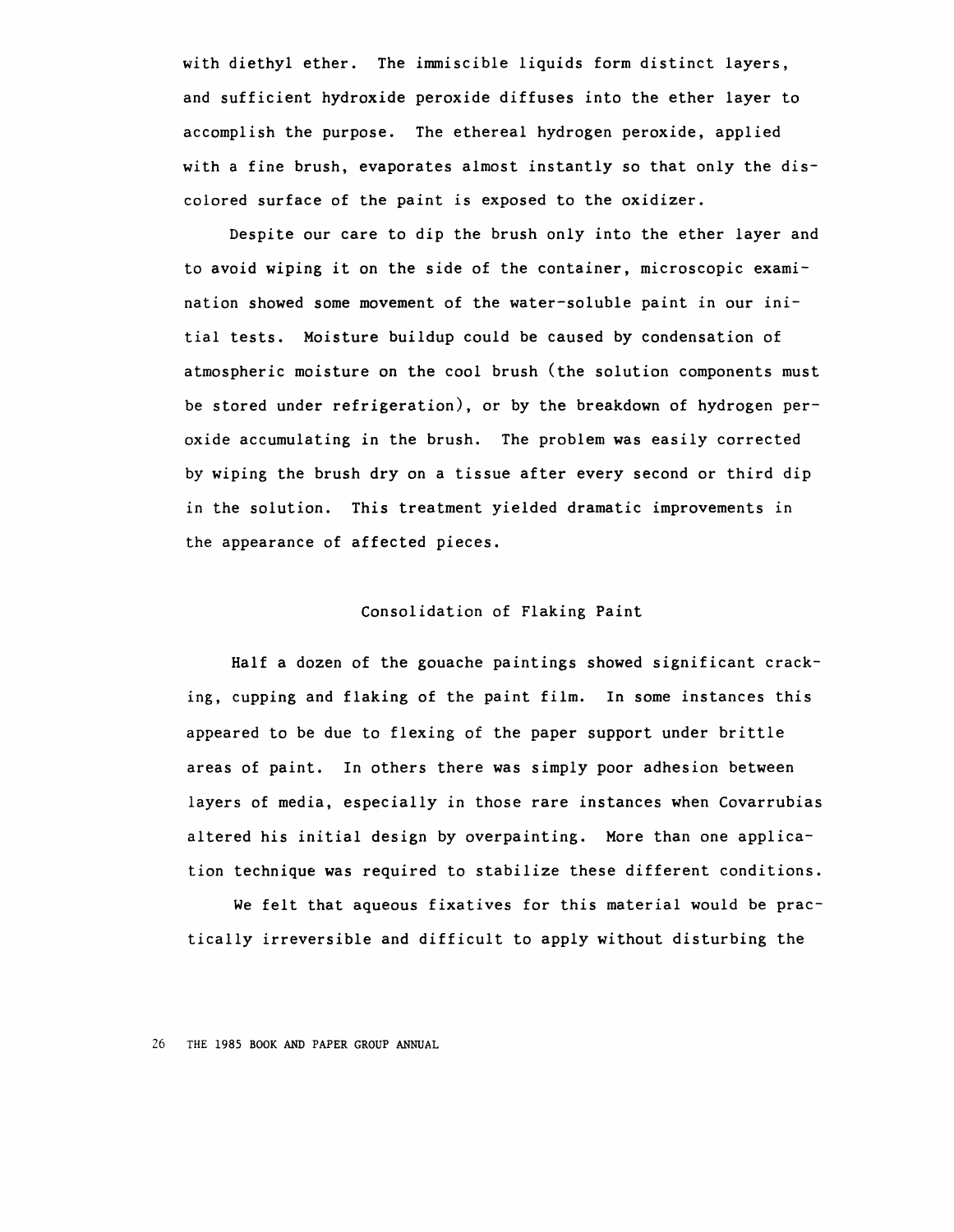sensitive paint. Of the solvent-soluble resins we selected Acryloid B-72 because of its non-yellowing properties and because of reports of its successful use on similar porous paint surfaces.<sup>1</sup> We prepared test patches and a mock-up picture using Winsor and Newton "Designers Gouache". We attempted, with limited success, to duplicate the various types of cracking by baking and by manually flexing the paper. Then we tested several concentrations of B-72 in solvents of varying volatility. We looked for adequate adhesion of the paint to the paper support without alteration of the matte surface.

For large cupped flakes in localized areas, we settled on 2.5% B-72 in mixtures of toluene and xylene fed into the cracks with a fine brush. The pictures were treated on the vacuum table with the vacuum at 25 inches H20 to aid penetration of the consolidant. Large areas of small overall flaking were treated using 2.5% B-72 in mixtures of xylene and diethylbenzene. This consolidant was applied with a fine brush and with an airbrush, again on the vacuum table.

# Observations

Applying our criteria of improved treatment quality, improved efficiency, and maintenance of ethical safeguards, we can make several observations about the effectiveness of this group treatment. 1. Batching of photodocumentation saved a tremendous amount of

<sup>1</sup>See Elizabeth C. Welsh, "A Consolidation Treatment for Powdery Matte Paint," in *A.I.C. Preprints* (Washington, D.C.: American Institute for Conservation, 1980):141-47; and Bob Futernick, "Conservation of Scenic Wallpapers: *Sauvages de la Mer Pacifique," Journal of the American Institute of Conservation* 20 (1981):139-46.

\_\_\_\_\_\_\_\_\_\_\_\_\_\_\_\_\_\_\_\_\_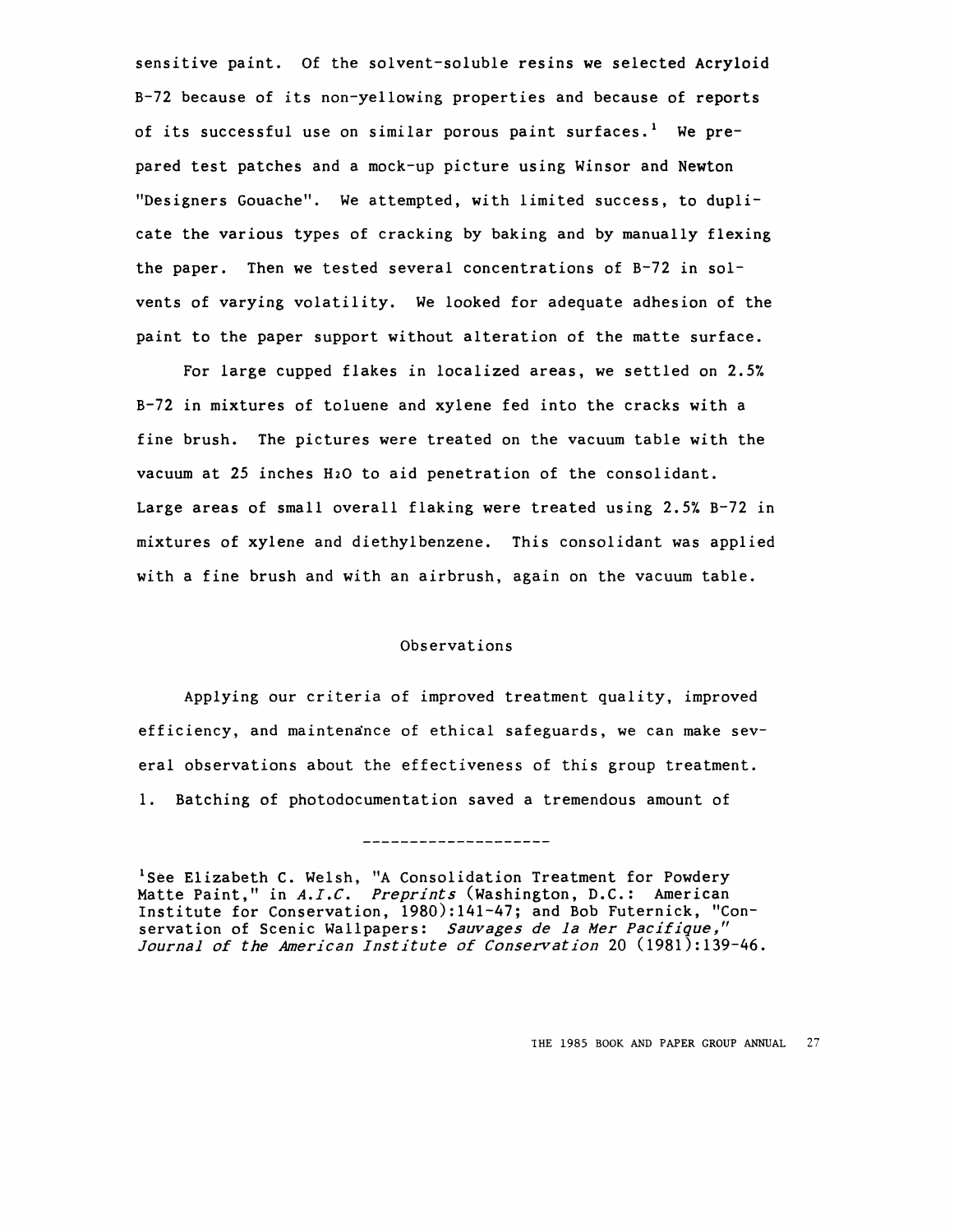time. Use of automatic exposure control was not effective because it tended to mask differences in density between objects and betweeen before & after shots of the same object.

2. Batching condition reports and proposals saved less time than expected because of the human element of fatigue. It proved difficult to maintain our momentum in the face of ninety-one reports unrelieved by other tasks.

3. The treatment form, employing both check-off boxes and free text areas, required less time to complete than a purely descriptive form while recording all necessary information.

4. The planning board of color-coded dots proved to be useful only when our director came through and asked, "How's the Covarrubias project going?" It did not expedite the treatment. The file folder system, however, we found quite useful. A computerized version of the file folders could have been even more effective. Numbered statements would lend themselves to use of a database management program. Such a program could prompt the conservator by displaying each report as the next treatment step came up. This could be done by comparing steps completed to steps proposed.

5. Teams proved very useful in solvent treatments. By working together, we could often reduce the time a picture spent in the solvent. An extra pair of hands also improved the ability to respond quickly when something unexpected happened.

6. Dividing the labor among three conservators had certain drawbacks. Interpreting someone else's solubility tests, for example, was sometimes very difficult; we spent time trying to develop a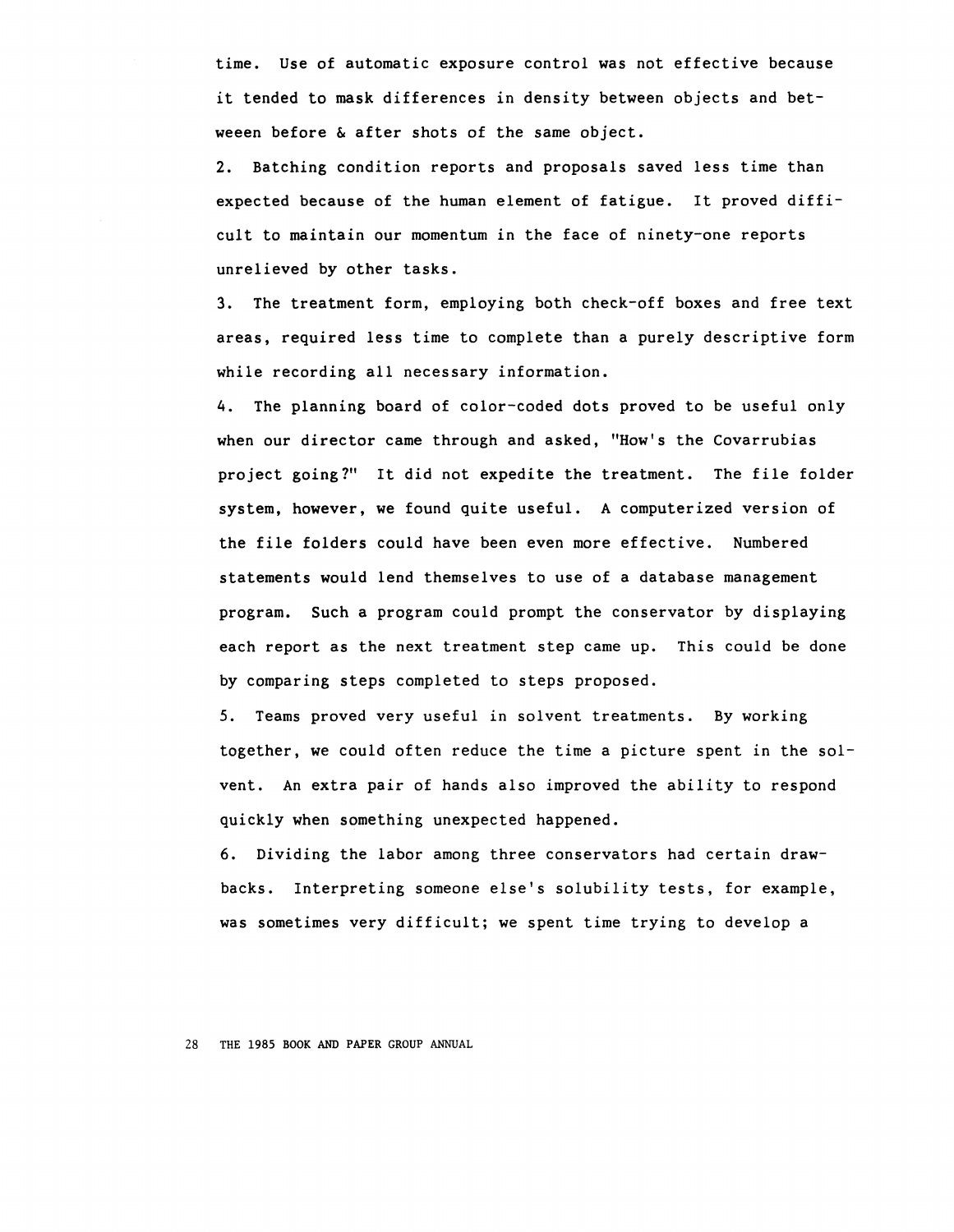standard vocabulary. Tests were often repeated. Such redundancy may have added an extra margin of safety, but it was not efficient. 7. We found a practical limit to the time savings by batching solvent treatments. For health reasons we felt it unwise to work with toxic solvents straight through until the entire group was completed. Breaking this work into smaller time units increased the amount of time spent in setup, cleanup, etc.

8. The interruptions created by our other responsibilities to the institution cut down on the efficiency of the treatment. We tried to spend too large a portion of each day on this project, and were unable to defend it against unpredictable interruptions. We have now designated a three-hour period every morning for treatment, and have been very successful in keeping it free of intrusions. 9. Group treatments are an increasingly important part of our work

at the HRHRC. After the lengthy Covarrubias treatment was completed, however, we all wanted to work on individual treatments which could be taken from start to finish fairly quickly. The feeling of accomplishment is important. We now try to intersperse shorter projects among the longer group treatments.

#### Summary

We felt that the gain in efficiency from treating this collection of art on paper as a group was moderate but significant. The quality of the treatment was roughly equivalent to what it would have been had the pieces been treated singly. We benefitted from the ability to refine our techniques as we worked on several similar